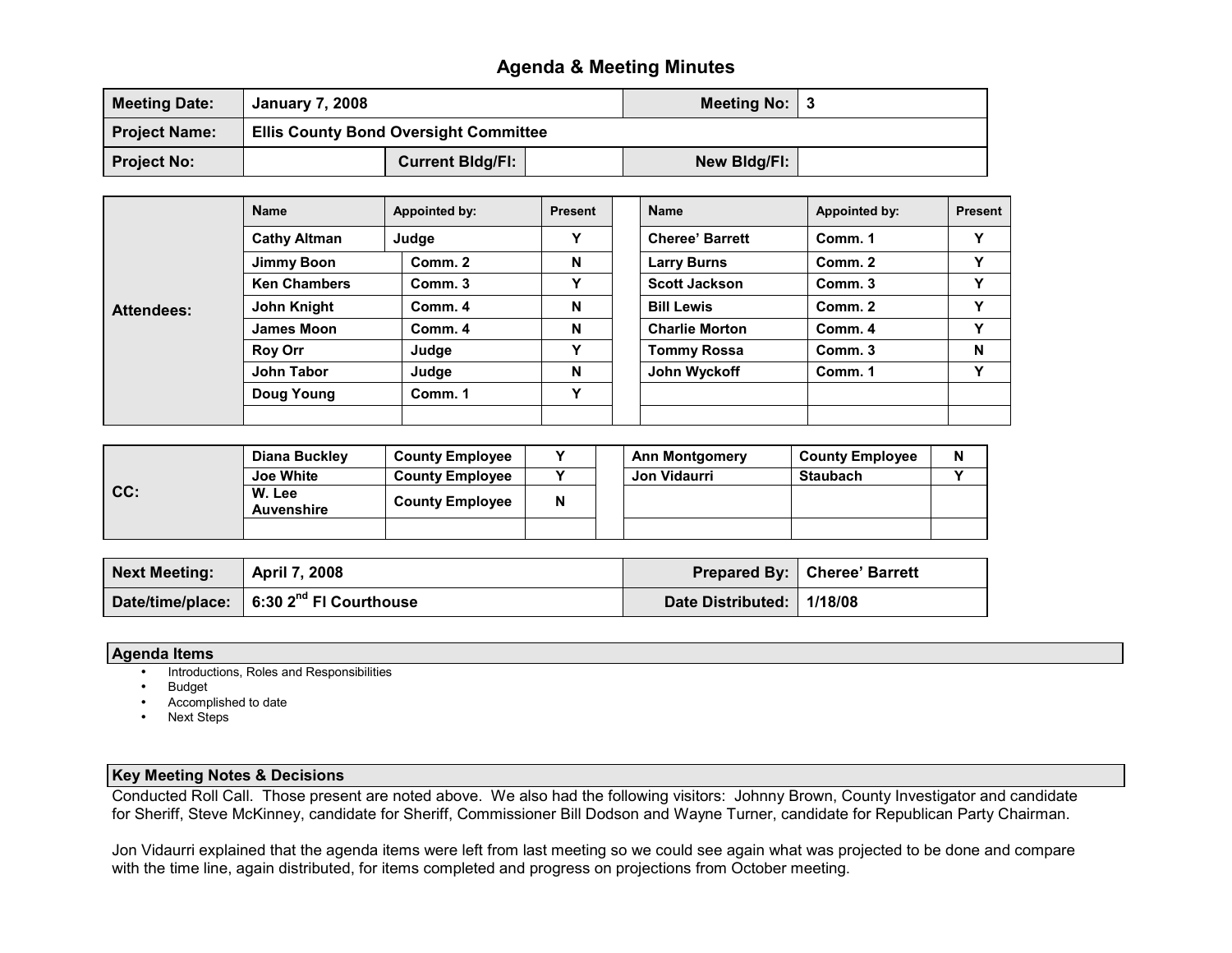Any misrepresentations or incorrect statements or action items must be brought to the immediate attention of the individual preparing these notes listed above.)

Chairman Roy Orr called the meeting to order at 6:30 pm. We had the roll call for attendance and recognition of visitors. Jon Vidaurri was recognized and took us through the agenda covering the roles and responsibilities.

We covered the accomplishments since our last meeting October 1, 2007. Beginning with #17 where the RFQ responses were received from 7 firms for construction management. Staubach prepared a short list and selected 3 for interviews. Balfour Beatty was #1. Yates & Thomas and S. Byrne were the other 2. After the oral interviews Balfour Beatty was selected. This was based mainly on the number of jails that have been completed. Construction Management team was presented with individuals participating with strengths in courts, parking garage and jails as the main interest. The question was asked as to when this would be presented to commissioners? Anticipated timeframe is 4 weeks. The actual names of the people who will be involved are to be attached to the contract. Another question of whether the oral interviews were recorded? No. Scoring sheets were kept from selection process and they allowed for comments to be added at the end. Additional question of whether there are any ties with the company to anyone in Ellis County Government? The candidates were not asked that question specifically but from the interview process nothing was noted. Joe commented that even company in third place was an excellent company so the additional experience with company that was in first place made everyone feel comfortable. The questions were written in such a way as to bring those experienced with courts and jails to the top of the selection process. Roy asked that Jon check with jail standards to see if any reports have been filed on the Balfour Beatty. Larry asked if there would be an additional review of the documents. That hasn't been planned. The county is using the district attorney staff to review the documents. Cathy asked which forms were used. 1997 forms were used and made modifications. Everyone felt more comfortable with that document. City of Waxahachie didn't have any corrections but Staubach & the County made modifications and they have been approved.

#18 Same process as #17 Acuity and Stravis were on the short list. Stravis was in the #1 position. Jon said they planned to have this to commissioner's court at the next meeting. Joe said it is a master plan and will help merge the other county buildings regarding IT needs.

#19 was already covered. A&E contract has been reviewed and they are in the final process of contract review and approval with HDR Architects.

#20 Surveying has already been conducted on the county owned site and existing jail parking lot. Topographic survey sent to consultants to review the flood plain and standing water. Cost will be shared equally between the City of Waxahachie and Ellis County.

#21 The Sheriff's department representatives went to the Collin County jail on a tour. They are about to expand and liked working with HDR. Roy asked if 911 center could tie into Collin County. Collin County is in the process of expanding the scope to upgrade and enlarge the 911 center at present. The group plans to also visit the jail in Galveston. Roy asked if we could keep the candidates for Sheriff informed so they could have input as needed. Roy also asked Ann to ask the Commissioners at the next meeting if this could be allowed.

#22 All interviews and verifications of the master plan programming by HDR Architects are complete and are in the process of finalizing space needs and requirements. A call is being made to the Texas Jail Commission to be sure everything is ok prior to putting this to paper. The Commission has the final say on the schematic design. Roy asked how many cities in Ellis County have their own jail. Ennis, Red Oak & Midlothian. Is it possible that the county might contract with the cities to handle all jail services for the county as well as every city within the county? It could possibly be a way to save money.

Meeting adjourned at 7:35 pm.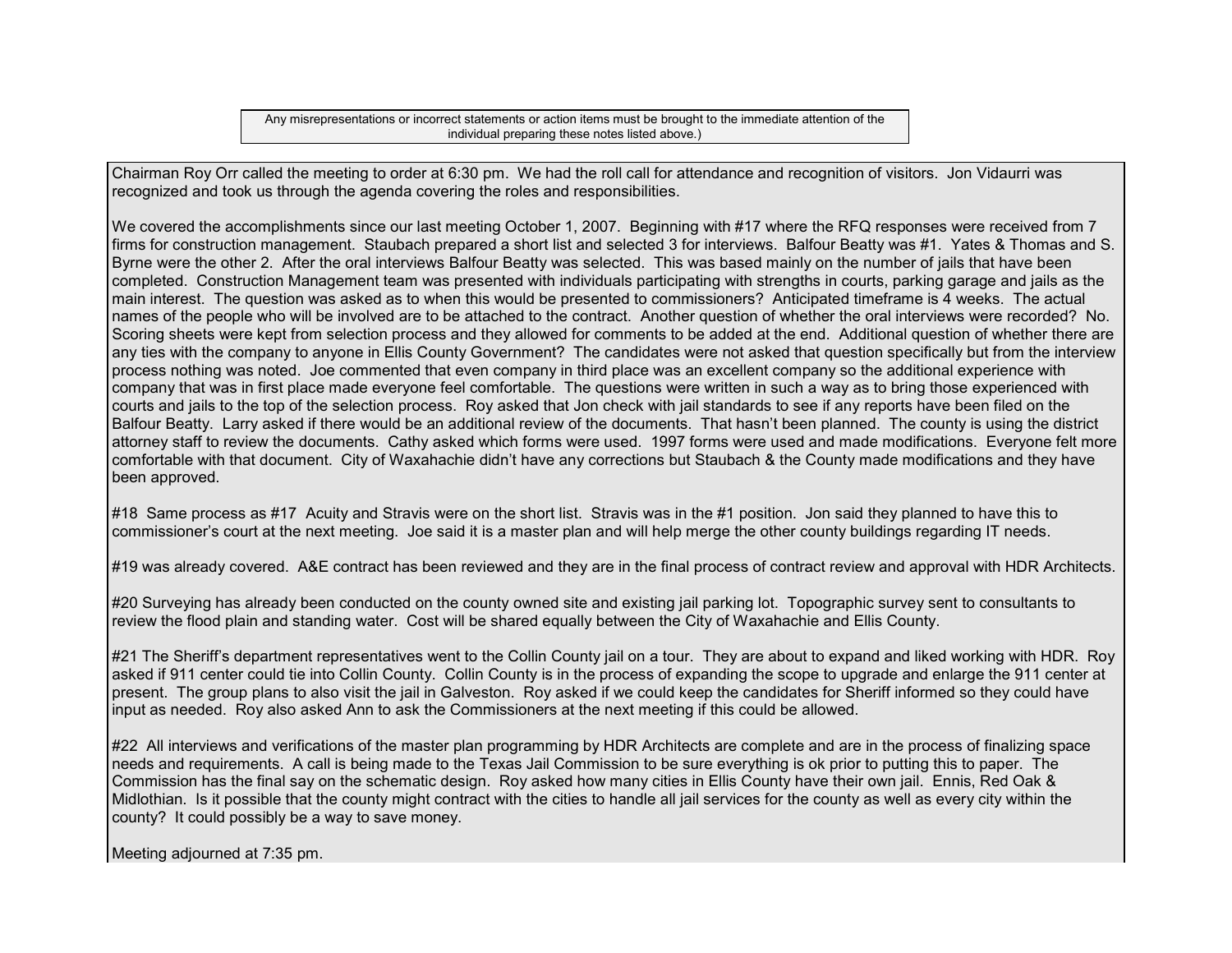| <b>Action Items</b> |                                                                                                                                                                                                                                                                                                                                                                                                                                                          |                 |                |                              |              |  |  |
|---------------------|----------------------------------------------------------------------------------------------------------------------------------------------------------------------------------------------------------------------------------------------------------------------------------------------------------------------------------------------------------------------------------------------------------------------------------------------------------|-----------------|----------------|------------------------------|--------------|--|--|
| Item<br>#           | Item & Status                                                                                                                                                                                                                                                                                                                                                                                                                                            | Resp<br>Team    | Resp<br>Person | <b>Date</b><br><b>Needed</b> | Priority     |  |  |
| 1.                  | Get geotechnical firm to do boring for what is beneath ground level. Only a small<br>amount to get new one done based on previous problems. Old report is not being<br>thrown out since there wasn't a problem with the report. Some of the land could<br>possibly be held for future needs.                                                                                                                                                             | <b>Staubach</b> | Jon            |                              | $\mathbf{1}$ |  |  |
| 2.                  | Material testing on sight. This is a common and standard test to determine soil fill,<br>concrete, brick mortar, etc. Every sample will be tested by a 3 <sup>rd</sup> party. Reports<br>should be sent to construction co., owner, Staubach, architect. Checks and<br>balances have been established. There will be a website that will have the report<br>log and testing log. The chosen lab will answer to the county not the contractor.            | <b>Staubach</b> | Jon            |                              | 1            |  |  |
| 3.                  | Present final site plan & bldg placement to Commissioners Court                                                                                                                                                                                                                                                                                                                                                                                          | <b>Staubach</b> | Jon            | By 2/1/08                    | 1            |  |  |
| 4 <sub>1</sub>      | Begin schematic design & site plan                                                                                                                                                                                                                                                                                                                                                                                                                       | <b>Staubach</b> | Jon            | By 2/1/08                    | $\mathbf{1}$ |  |  |
| 5.                  | Add Construction Manager to the design team for cost analysis/feedback<br>throughout the design process. Checking for eco-friendly will be reviewed by<br>architect and those measures will be included as can without add'l cost. Specific<br>are concerned with the jail and using chilled water, cutting back on electric bill, etc.<br>Possibly motion sensor lights. Same procedure for the Technical Consultants for<br>the Technology Master Plan | <b>Staubach</b> | Jon            |                              | $\mathbf 1$  |  |  |
| 6.                  |                                                                                                                                                                                                                                                                                                                                                                                                                                                          |                 |                |                              |              |  |  |
| 7.                  |                                                                                                                                                                                                                                                                                                                                                                                                                                                          |                 |                |                              |              |  |  |
| 8.                  |                                                                                                                                                                                                                                                                                                                                                                                                                                                          |                 |                |                              |              |  |  |
| 9.                  |                                                                                                                                                                                                                                                                                                                                                                                                                                                          |                 |                |                              |              |  |  |
| 10.                 |                                                                                                                                                                                                                                                                                                                                                                                                                                                          |                 |                |                              |              |  |  |
| 11.                 |                                                                                                                                                                                                                                                                                                                                                                                                                                                          |                 |                |                              |              |  |  |
| 12.                 |                                                                                                                                                                                                                                                                                                                                                                                                                                                          |                 |                |                              |              |  |  |
| 13.                 |                                                                                                                                                                                                                                                                                                                                                                                                                                                          |                 |                |                              |              |  |  |
| 14.                 |                                                                                                                                                                                                                                                                                                                                                                                                                                                          |                 |                |                              |              |  |  |
| 15.                 |                                                                                                                                                                                                                                                                                                                                                                                                                                                          |                 |                |                              |              |  |  |